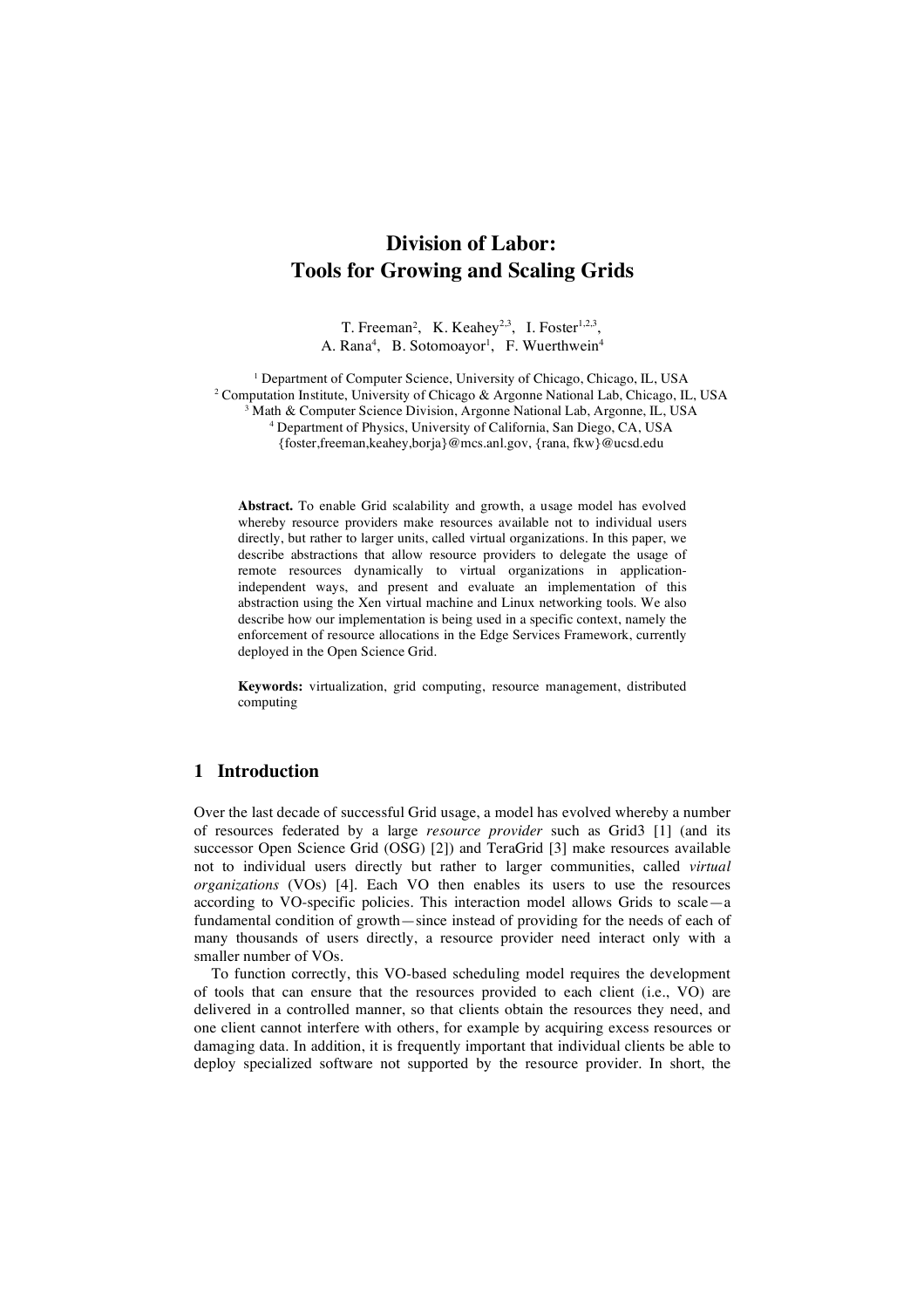growth and scalability of Grids requires the development of mechanisms that allow for a clear separation of concerns between resource providers and the clients that consume resources, and thus enable a *division of labor* [5].

We argue that to address management issues arising from this "division of labor," we must develop abstractions and tools that allow clients to dynamically configure, deploy, and manage required execution environments in application-independent ways, as well as to negotiate enforceable resource allocations for the execution of these environments. We have previously defined the *virtual workspace* abstraction [6] that meets many of these requirements*.* In this paper, we refine this abstraction to address dynamic resource allocation and management issues. In so doing, we provide a tool satisfying the separation of concerns requirements between resource provider and a client.

More specifically, in this paper we show how a workspace implementation based on virtual machines (VMs) can be extended to respond to negotiated resource allocations. We also quantify via experimental studies how well such allocations can be enforced. Finally, we report on the use of our workspace mechanisms to provide a platform for Edge Services [7]—VO-specific infrastructure services particularly sensitive to resource sharing—and discuss how workspaces are being used to support Edge Services on the OSG production grid.

In summary, our contributions in this paper are as follows:

- We describe an abstraction for providing mechanisms for dynamically negotiated resource usage as seen from the client's perspective.
- We show an implementation of this abstraction using the Globus Toolkit [8], the Xen virtual machine tools [9], and Linux networking tools.
- We describe how this abstraction and implementation has been used to realize Edge Services on the Open Science Grid.
- We evaluate our abstraction and implementation experimentally.

# **2 Related Work**

The need for abstractions and mechanisms that enable a separation of resource provider and VO enforcement functions has been argued elsewhere [10, 11]. Our work here focuses on the management of such resource "slots," with a particular focus on issues that arise when managing more than one slot attribute at a time.

Several projects have explored the of VMs in distributed computing [12-15]. In particular, the Cluster-On-Demand (COD) [16] and VIOLIN [17] projects are relevant to our effort as they address resource management issues arising when overlaying virtual machines over physical resources. However, while these projects focus on simulating coarse-grain management of large numbers of VMs, we develop fine-grain abstractions and enforcement methods that provide detailed low-level management. We also model virtual resources in terms of allocations directly available to the resource user, requiring that overhead be accounted for separately. The Virtuoso Project [18] builds a VM scheduler and their approach is complementary to our work.

The interfaces we propose are informed by the standards work at the Open Grid Forum, specifically the work on WS-Agreement [19] and the Job Submission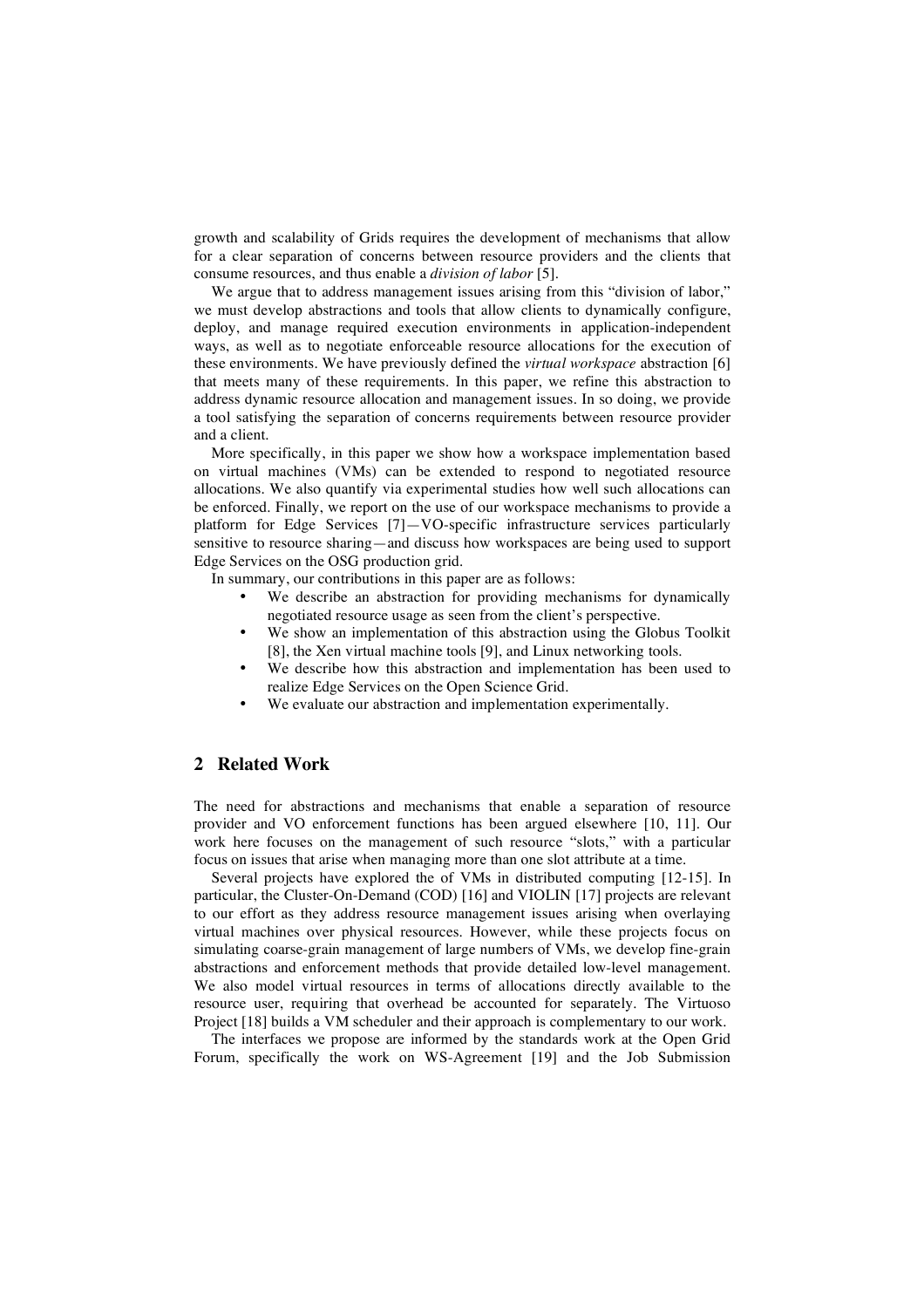Definition Language (JSDL) [20]. We focus on the implementation of such interfaces to negotiating Grid abstractions and on demonstrating their relevance.

# **3 Requirements and Focus**

Our argument for enabling "division of labor" between resource providers and VOs is driven by the need to provide mechanisms for flexible and scalable behavior in the Grid. It is impossible for a resource provider to provide every bit of configuration for a VO, much less to arbitrate between competing demands from different VOs for different configurations. Instead, we want to allow resource providers to focus on providing and maintaining resources. In general, we want to enable a *provider* (e.g., a resource owner) to delegate the usage of a well-constrained resource quantum to a *consumer* (e.g., a VO) such that this consumer in turn can further distribute those resources among its customers (e.g., VO users). As we have explained elsewhere [6], this situation may involve many resource layers and employ different workspace implementations to achieve the desired fairness and granularity of sharing.

A compelling illustration of the need for division of labor between resource providers and VOs is provided by *Edge Services*, Grid middleware services that run at a site to enable remote access to site resources. Examples of Edge Services include job management services, storage brokers, and database caches. Edge Service implementations must often perform multiple privileged and unprivileged actions, such as data staging and registration, security processing, monitoring, and resource procurement. The variety of possible implementations means that Edge Services are often VO-specific. Different VOs upgrade them on a different schedule and may use conflicting versions of the software.

Further, each VO works with an often large and dynamically changing pool of users and has to mold its policies to changing objectives (e.g., research vs. development). In addition, since all requests for site use come through Edge Services, they easily become a bottleneck as request rates increase. Because of their variety and complexity (combination of differently owned processes and threads, network and disk traffic, and memory demands) it is hard for a resource provider to track, account, and enforce resource usage and thus ensure quality of service for any particular VO. This leads to situations where some users cannot use a site at all due to excessive traffic from others. Last but not least, the relationship between an organization and resource provider evolves constantly reflecting the need for potentially frequent and dynamic change in the configuration and policy assigned to Edge Services.

Without a mechanism enabling a resource provider to effectively delegate bulk resource usage to a VO, the provider takes on a significant burden affecting its ability to scale – and to prevent any one VO from impacting another. In a general case, such mechanism should provide separation along the following dimensions:

- 1) *Environment and configuration*: a VO should be able to obtain the configuration it needs independently of the resource provider.
- 2) *Isolation*: a VO's internal activities should not impact the resource provider, and thus should do not need to be under the provider's control.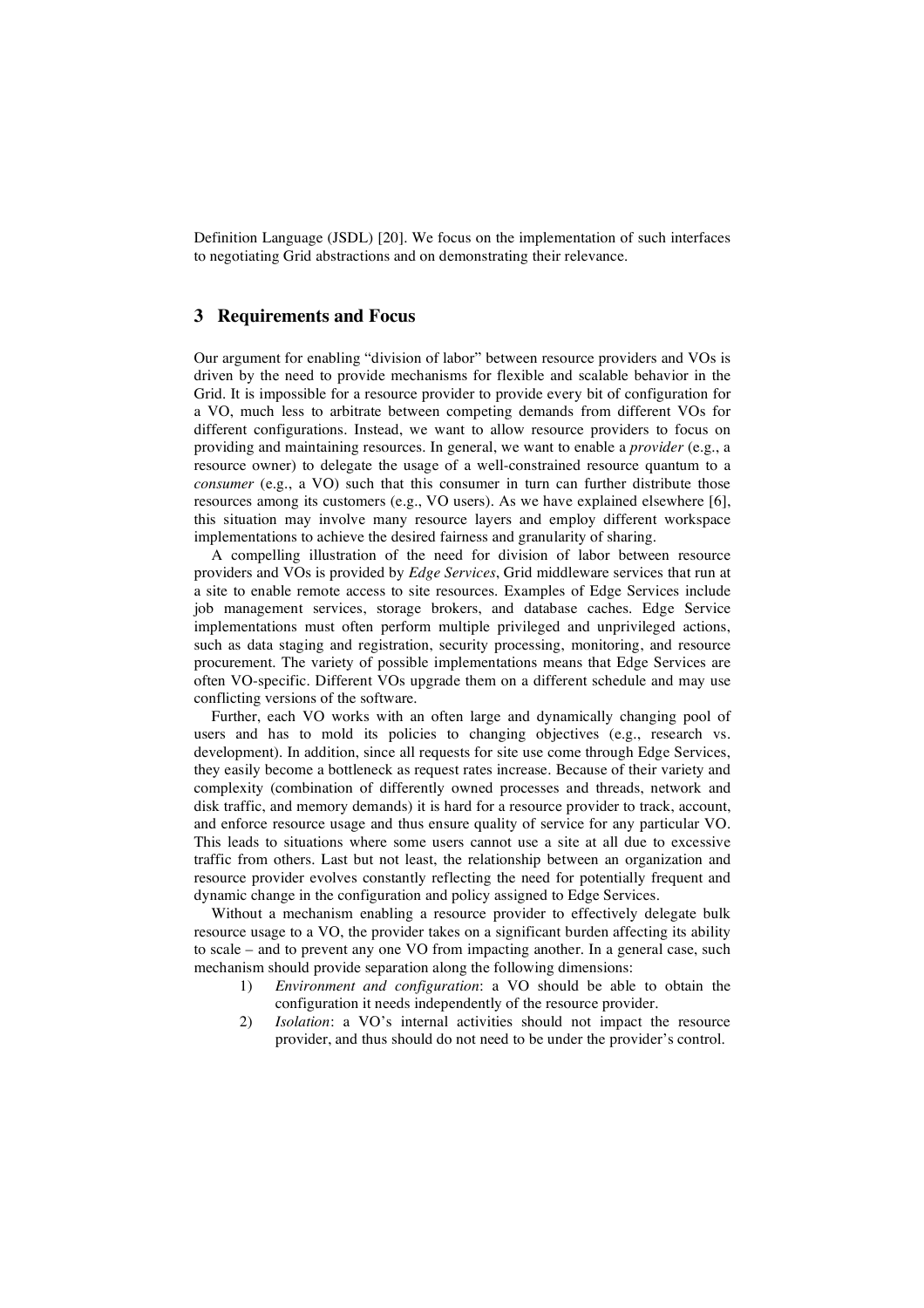3) *Resource usage and accounting*: a provider needs to be able to provide a resource in a way that is independent of how the resource is consumed.

We focus here on the third concern; the other two concerns are the subject of our ongoing research [6, 21].

# **4 Allocating Resources to Workspaces**

The term Virtual Workspaces [21] a customized and isolated execution environment that can be dynamically deployed in the Grid. This environment is implemented by a workspace image, typically provided by the client, that contains all information necessary for its deployment. In addition, the client provides a resource allocation request that describes resources bound to the workspace at deployment time. The workspace service also provides management interfaces based on the Web Services Resource Framework (WSRF) [22], such as inspection and lifetime management. Workspaces can be implemented by various means, such as software imaging on physical resources as well as virtual machines. Here, we explain how the workspace service is used to assign resources to activities contained in the workspace.

## **4.1 Negotiating Resource Allocations**

We define a workspace's *resource allocation* as those resources *directly* available to the workspace. This allocation does not include additional (overhead) resources that the resource provider requires to support the workspace's execution.

We model a resource allocation as a ResourceAllocation element, based on the JSDL [20] Resources element, with extensions as highlighted in Figure 1. Time is specified as start time and duration of deployment (in practice, only current start time is supported). Memory size is also specified as single value. CPU type is specified as a list of architectures (e.g., x86, IA64, x86\_64) and percentage pairs to accommodate workspaces with multiple CPUs. Storage and networking are also specified as potentially multiple resource slots with salient characteristics; for example, in the Edge Services example, the two networking slots are used for private and public connection, respectively. The Storage element may describe one or more partitions in terms of size and read/write speeds. (This information may determine if partitions need to reside in local storage or may be remote.) The networking element specifies the incoming and outgoing bandwidth, as measured by the iperf program for a virtual NIC. The values of duration, CPU percentage, size, read/write speed and bandwidth can be specified as JSDL RangeValue term. Currently, only exact values (JSDL Exact) and lower-bound open-ended ranges (JSDL LowerBoundedRange, interpreted to mean "the assigned value or more") are supported.

All values specified as part of ResourceAllocation can be specified as a ranges of acceptable values in a request (e.g., 50-60% of CPU), thus allowing a client to pose open-ended resource requests to be concretized by the workspace service on acceptance. Feasible resource allocation ranges are published by the workspace factory service, much like WS-Agreement agreement templates [19]. Information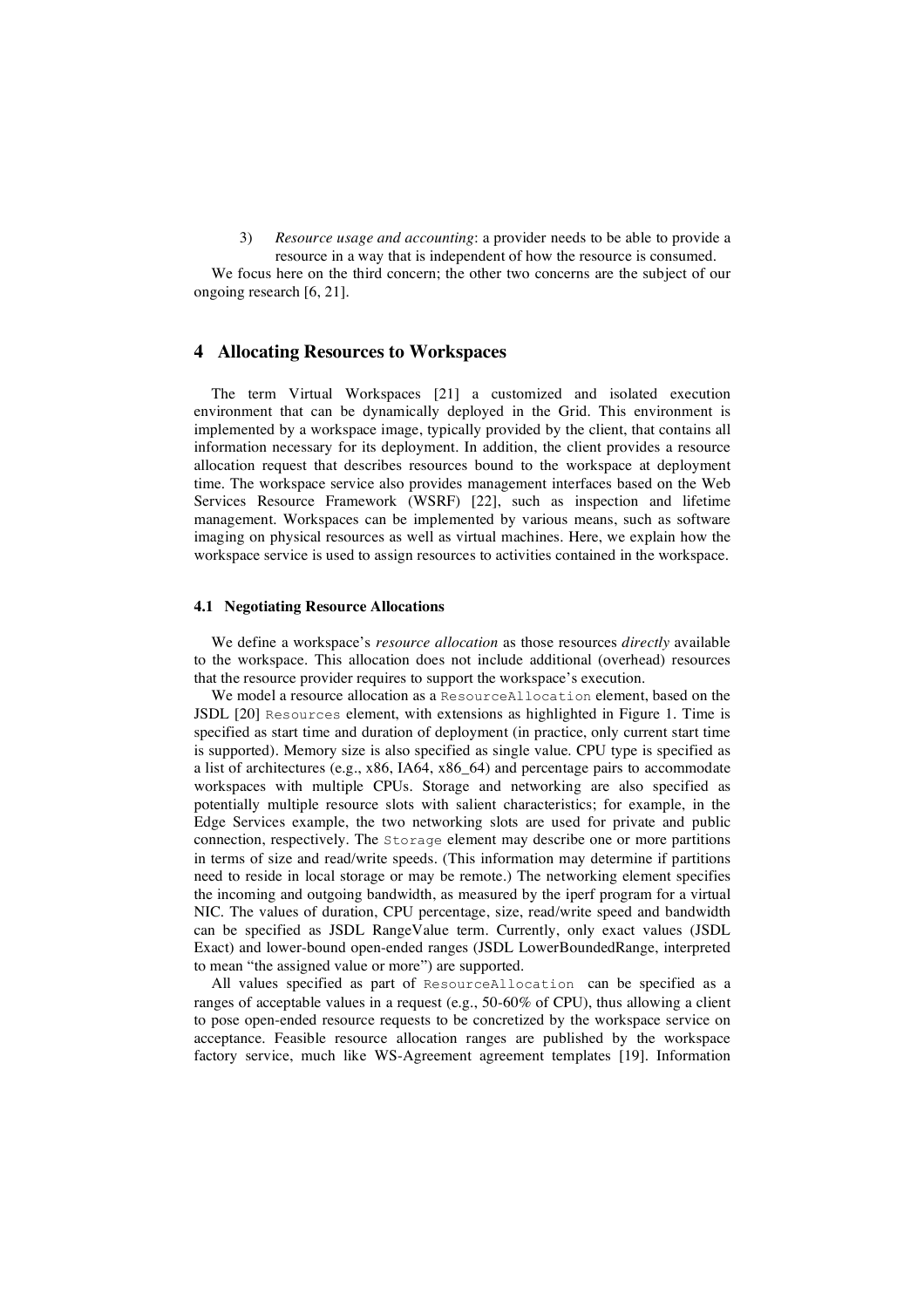about feasible ranges takes into account resource coordination; for example, the current workspace service policy does not allow clients to specify resource allocations that cannot be realized as in the case where not enough CPU is requested for a certain network bandwidth.

Shaping resource assignment policy for a specific workspace has four stages: (1) a client defines a requested resource allocation, (2) the resource allocation is assigned based on negotiation with the resource provider, (3) the assigned resource allocation is published, and (4) the resource allocation is potentially renegotiated. Our current implementation uses a simple all-or-nothing negotiation strategy: a *requested resource allocation* is sent as part of the Workspace Service's create operation and is either accepted or rejected based on resource availability. If accepted, the *assigned resource allocation* (which concretizes value ranges of the requested resource allocation) is published as a WSRF resource property of the workspace.

Renegotiation is achieved by updating the resource property values. This updating can be performed either by sending a completely new resource property description or by requesting the adjustment of a specific value (e.g., CPU percentage). In the latter case, the request is interpreted as if the existing resource allocation value was sent with the adjusted value. As with workspace creation, the result of this operation is subject to the same all-or-nothing strategy. If the request cannot be satisfied the workspace deployment is not disrupted; if it can, new resources are assigned.



Figure 1: The Resource Allocation Element

A client request may specify requirements for only some of the resources: for example, only memory and CPU. In such cases, default values for other resources are assigned by the workspace service. These default policies are published as resource properties by the workspace factory service. The current implementation provides only a "best effort" policy, we are experimenting with more controllable defaults, e.g. preventing service starvation through overbooking of memory or other qualities.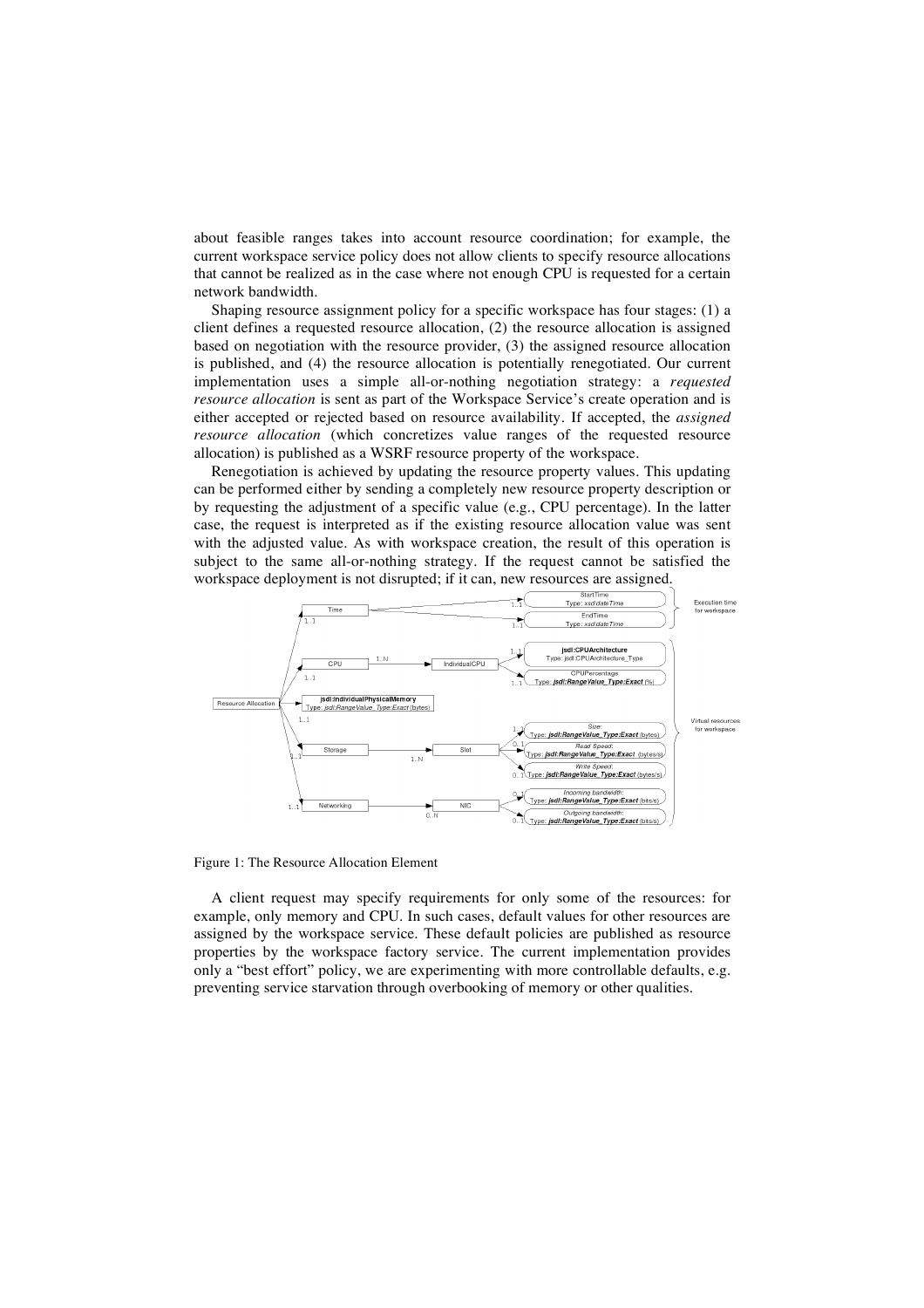#### **4.2 Enforcing the Resource Allocation**

Our current VM-based workspace implementation deploys workspaces on a pool of resources configured with a hypervisor, and interacts with those workspaces through a configurable back-end. We focus in this paper on an implementation based on the Xen hypervisor [9]. In Xen, privileged hypervisor interaction usually takes place in domain 0, which allows a client to create and manage other virtual machines (called user or guest domains).

The physical memory size allocated to a Xen domain is specified when the domain is created. This memory size can be adjusted after startup using Xen's balloon driver. Two flavors of disk allocation are needed: obtaining storage for disk partitions that form a part of a VM image, and providing extra writing space for the VM. We address the former requirement by mounting the VM partition as a loopback device. (A physical partition on the local disk could also be mounted, but those are already allocated.) We address the latter requirement by allocating space from network filesystems or by creating new, blank loopback images. For best access and write times, both read and write partitions should be mounted from whichever site disk can offer the best performance within the requested allocation. In order to accomplish this goal of best performance, the workspace service keeps track of available local disk space on various resources and uses the "size" element in partition meta-data to schedule workspace deployment.

To enforce the CPU allocation we used the Xen Simple-Earliest Deadline First (SEDF) [23] scheduler, which provides weighted (i.e., percentage based) CPU sharing between domains. Weights can be specified exactly, or alternatively the scheduler can be allowed to give a domain extra CPU cycles if they are available, in which case it provides *at least* the specified weight. In practice, the latter policy results in better overall performance and was used throughout our experiments. The assigned CPU share as well as the policy can be changed dynamically. For CPU-intensive domains, we found that an assignment of 5-10% to domain 0 gave a good balance.

Effective resource allocation frequently requires coordinating more than one resource dimension. For example, when requesting a bandwidth allocation to a workspace, we have to ensure not only that the incoming/outgoing message rate is limited but also that the CPU share assigned to both the workspace and hypervisor overhead is sufficient to process messages. Since domain 0 in Xen acts like a switch, switching traffic to user domains, we have to maintain a balance between weights allocated to domain 0 and the guest domains: while domain 0 needs to process all incoming messages, giving it more weight at the cost of guest domains may result in poor performance as the guest domains are unable to process traffic in a timely fashion. In addition, while scheduling a domain more often improves the latency of this domain (as it is able to receive messages faster), it also results in higher context switching and thus CPU cost.

To develop rough guidelines for managing these tradeoffs, we conducted a parameter sweep over different CPU allocations for up to eight deployed domains, with the goal of obtaining an aggregate bandwidth to those domains within 1% of the maximum bandwidth achievable for our hardware (described in Section 6). We found that while CPU allocations for both the hypervisor and guest domains can vary due to various factors, it was possible to obtain acceptable bandwidth (within 1% of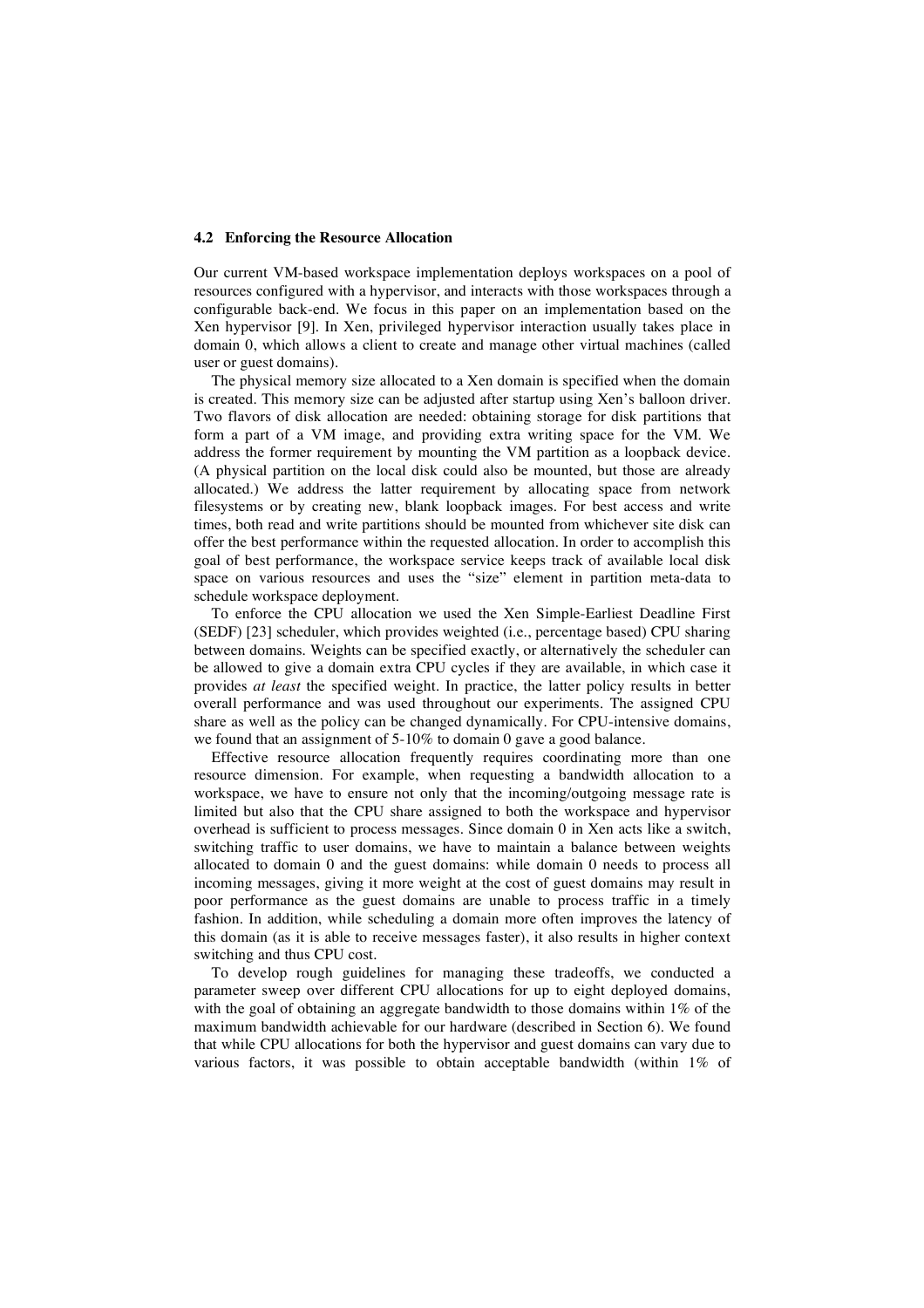maximum for our hardware) by using bounds on those settings. Specifically, we adopted a bound of 20% of CPU for the domain 0 setting and guest bounds dependent on the number of guest domains. (For example, for the two domains case described in Section 6, the aggregate bound was 20%.)

The workspace service then bases its allocation decisions on those bounds and admits only allocations that can be supported within them. We find in our experiments that there is often a substantial difference between actual CPU utilization and the CPU weight assigned (typically less CPU gets used). However, weights are important to obtain the desired bandwidth. In addition, we find that while our bounds on CPU weights simplify resource management, they also allow further inefficiency to burden the system. Thus, our present SEDF-based resource management strategy for CPU allocations is approximate and sacrifices much utilization to compensate for the relative lack of control that SEDF provides over CPU allocations for I/O intensive operations. Work on alternative schedulers that address the SEDF shortcomings leading to this inefficiency is underway [24, 25] and we plan to explore such alternatives in the future.

Xen does not implement controlled bandwidth sharing itself, so we rely on Linux network shaping tools [26] for that purpose. We again take advantage of the facts that the network interface of each domain is connected to a virtual network interface in domain 0 by a point-to-point link and that traffic on these virtual interfaces is handled in domain 0 using standard Linux mechanisms for bridging, routing and rate limiting. To implement bandwidth sharing (for both incoming and outgoing bandwidth) we limit the rate of network traffic going to and from the respective domains using the Hierarchical Token Bucket queuing discipline [27]. To implement this behavior, we needed to recompile the domain 0 kernel. We developed an API to the Linux tools that allows us to set the bandwidth rates for created domains. We also increase the domain 0 CPU allocation by 2% to manage bandwidth splitting for user domains.

#### **5 Case Study: Edge Services Framework**

The Edge Services Framework (ESF) has been developed to decouple the tasks of (a) configuring and managing VO service nodes and (b) providing resources, thus allowing for division of labor between VO administrator and site administrator. ESF achieves this decoupling by leveraging the workspace abstraction to allow a VO administrator to configure an Edge Service image and deploy it based on need and resource availability.

ESF consists of a workspace image library, image transport and storage mechanisms, and the workspace service. The image library contains base images (basic OS configuration, at present including Scientific Linux 3/4, CentOS 3/4, and Fedora Core 4) and fully configured Edge Services images, currently including the ATLAS DASH service [28] and CMS FroNtier [29]. Since Edge Service images can be large in size (5 to  $\sim$ 10 GB), ESF uses compression and fast transport mechanisms (GridFTP [30]) as well as high-end Storage Elements (SEs) such as dCache [31].

The role of a VO administrator is to prepare, configure, and test an ES image. The image can then be shared within the VO, transported to deployment sites, and stored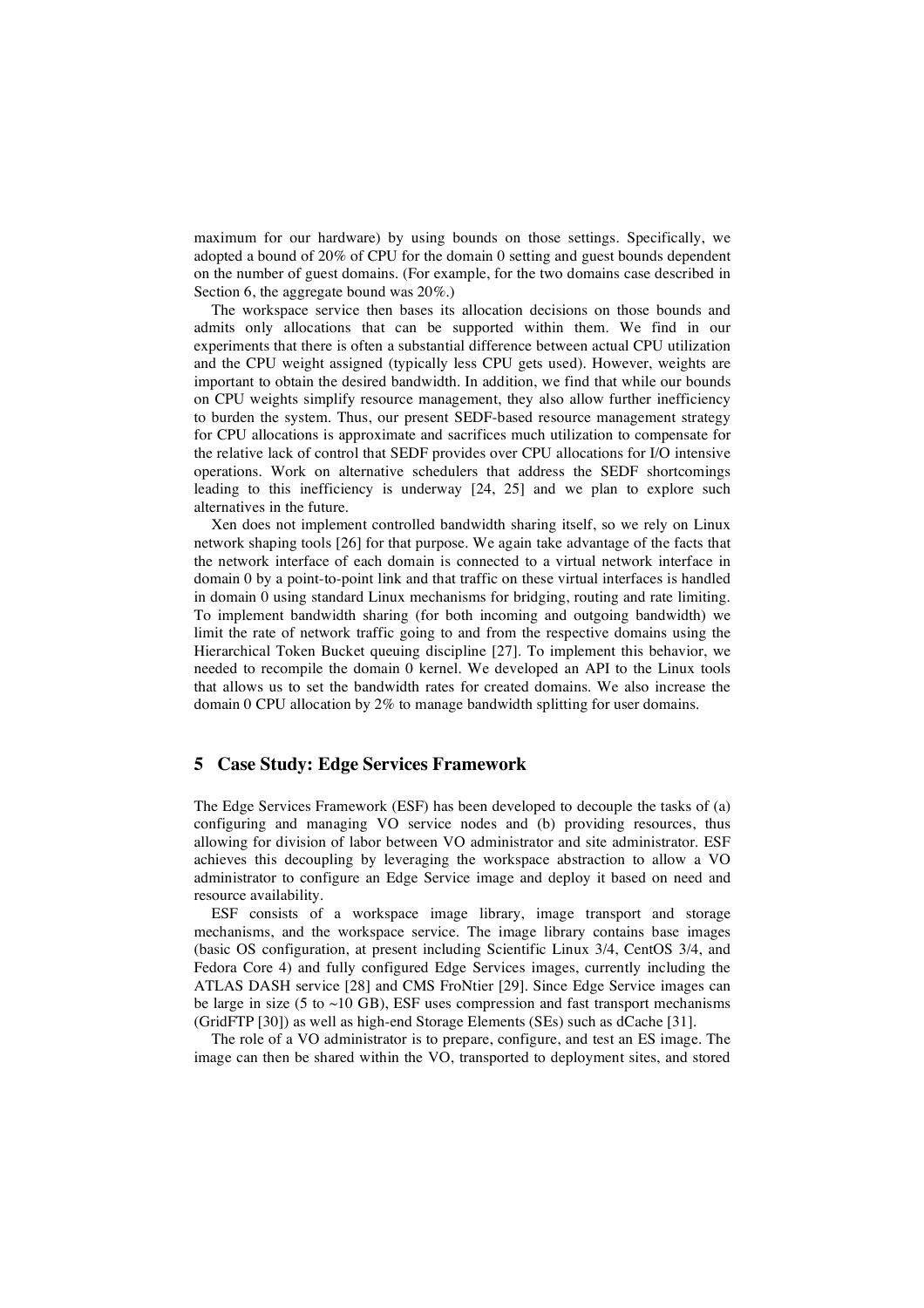within the local site SE, where it can be retrieved for deployment by any VO administrator. In the current deployment, images stored on a site are further manually configured with required IP addresses and a pre-generated credential. We are working to automating those latter tasks as part of workspace deployment [21].

The role of a site administrator is to provision hardware resources that can be used for Edge Services and to ensure the proper configuration and maintenance of those hardware resources. In our testbed these tasks include configuring hardware resources with Xen, and providing one deployment of the workspace service per site. A site administrator also provisions storage space in a local Storage Element for storage and retrieval of ES images.

During site operation, Edge Service workspaces are dynamically retrieved, provisioned, and deployed by a VO administrator authorized using their VOMS credentials [32]. For example, when working with ATLAS analysis jobs requiring a database cache of a specific type, an ATLAS administrator deploys the DASH Edge Service. On deployment, the cache initializes using remote data repositories over its public network connection and is then available on the private network to the jobs submitted by ATLAS users to the site.

The current ESF deployment spans both integration-level testbed sites and production-level sites on OSG. Integration-level sites include Argonne National Laboratory, Fermilab, University of Chicago, and UCSD. The production-level deployment is at DISUN [33] at SDSC.

#### **6 Experimental Evaluation**

To evaluate the usefulness of our approach, we performed experiments in a configuration comprising two VOs, VO1 and VO2. Each VO deployed an Edge Service on the same physical node, an AMD Athlon MP 2200 (booted in single CPU mode) with 2GB memory and a GB NIC over a 100 Mbps switch. The machine was configured with Linux 2.6.12 and Xen 3.0. The Edge Services were managed using our workspace service deployed on a different node than the services themselves and receiving requests from VO clients running on separate nodes.

#### **6.1 Managing Execution Request Throughput**

We first examined to what extent running within workspaces helps implement policy-regulated sharing between VOs. For this experiment, we modeled the work of a Compute Element (CE) by configuring an Edge Service with the GT4.0 GRAM service receiving non-staging requests (/bin/date) from the two VO clients. To simulate high load on VO1, we used an additional load client that submitted to VO1 a job performing 2 million square root operations every 10 seconds.

We considered a scenario in which one VO receives high request load in two different settings: (1) a physical machine setting in which the CE is deployed directly on the physical machine and used by both VOs (reflecting the situation in most current deployments), and (2) the workspace setting in which each VO deploys the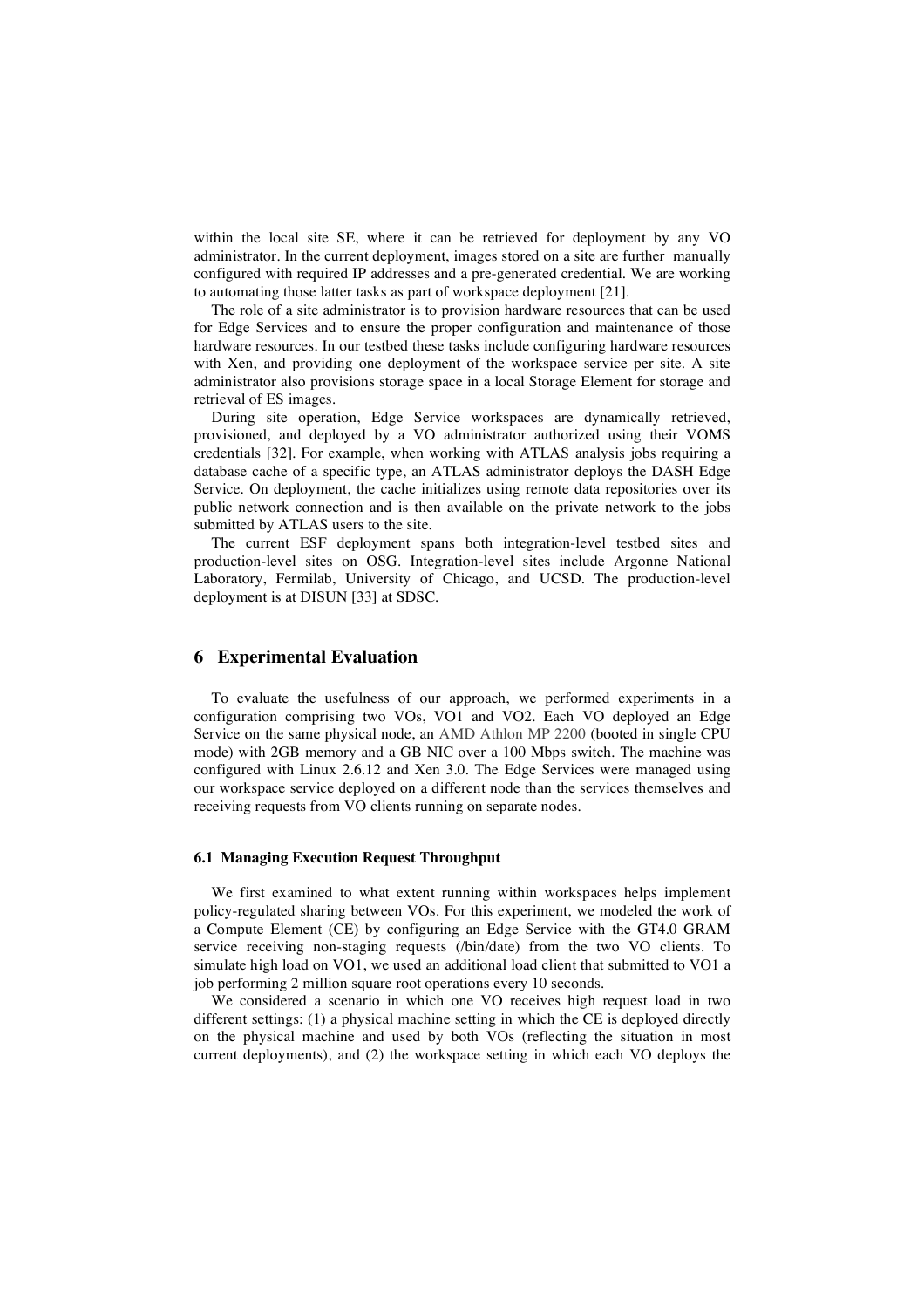CE in a Xen workspace, and each negotiates a resource allocation of at least 45% CPU weight and 896 MB of memory (domain 0 is set to 10% of CPU and 256 MB).

In both the physical and workspace setting, we measured the end-to-end job throughput of VO1 and VO2 clients. The job submission throughput was calculated over a period starting after the CE was saturated with load to a period when the VO2 client stopped submitting. As expected, the physical scenario resulted in roughly the same (low) request throughput for both VO clients (7.83 jobs/minute for VO1 and 8.0 jobs/minute for VO2), as the pre-existing VO1 load impacted both equally. In the workspace scenario, all VO1 request load is confined to VM1. Thus, we see worse throughput for VM1—4.18 jobs/minute—but observe that the request throughput for VO2 is now unimpacted by VO1 load and increases to 22.36 jobs/minute.

To observe CE behavior more closely over time, we summed the number of completed requests for VO1 and VO2 clients respectively during regular intervals (every 30 seconds) and plotted this number against time. (The values shown are an average of 5 trials and all fall within 10% of the average.) Figure 2 (left) shows the comparison: VO2 has consistently high throughput while VO1 has low throughput until VO2 client stops sending requests, causing VM2 to temporarily stop consuming resources. VO1 is then able to claim a larger CPU weight and obtain more processing power (at 600 seconds the load client ceases to submit and the throughput improves further). Even when we varied the load coming from the load client by doubling or tripling its operations, the VO2 request throughput was unimpacted (right side of Figure 2) and stayed at the same level independently of the load on VO2.



Figure 2: Request throughput for VO1 and VO2. The graph on the left compares request throughput for VO1 and VO2 over time. The graph on the right shows that the VO2 request throughput remains unimpacted in the presence of increasing load on the physical machine.

#### **6.2. Managing Network Traffic**

In this experiment we model a situation that might be experienced during the operation of a Storage Element (SE), in which two VOs run services requiring heavy network traffic. As in the previous example, running the SE inside one workspace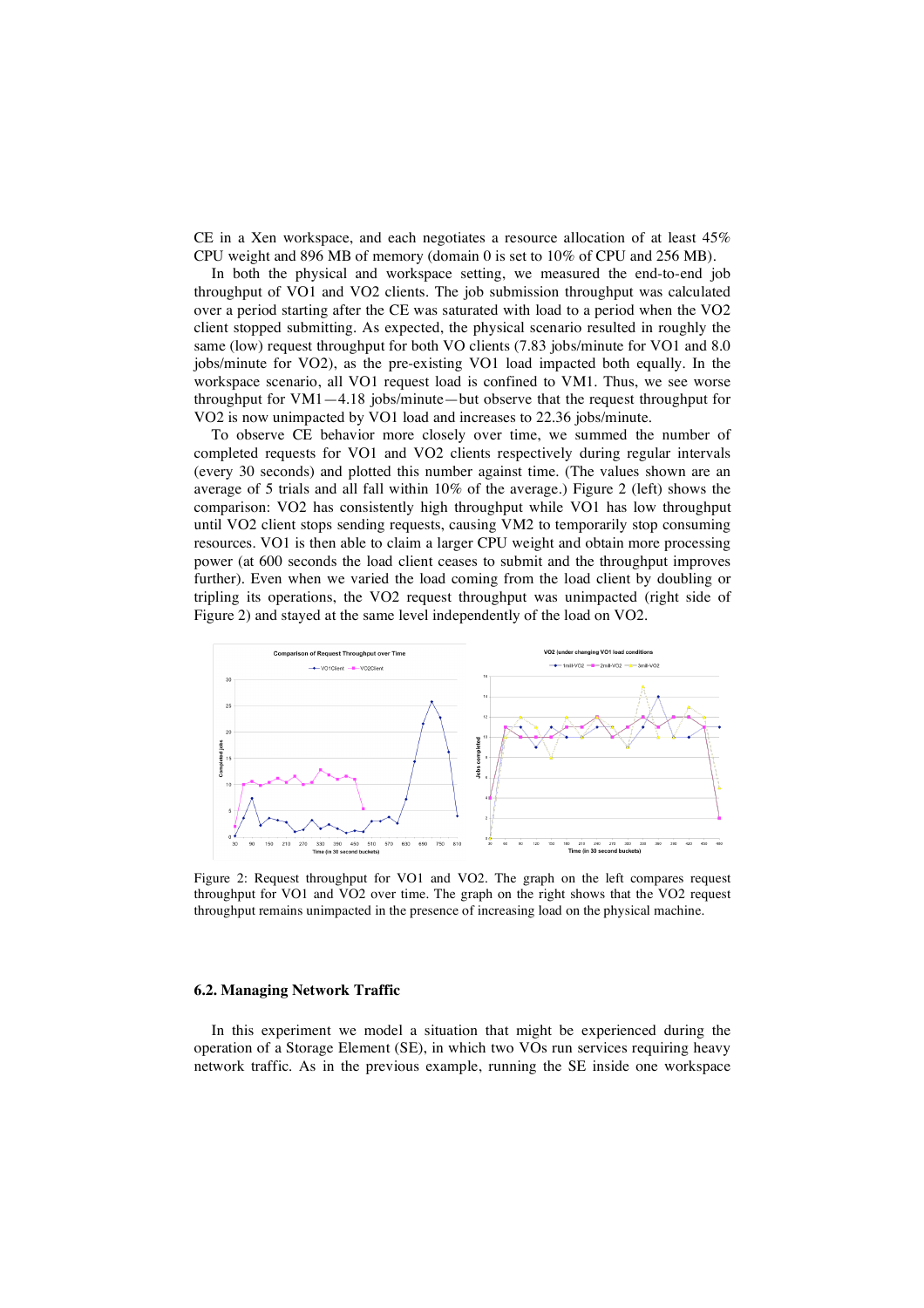does not result in fair sharing. Unlike our previous example, effectively managing such traffic requires simultaneous management of two qualities: the bandwidth leased to each workspace assigned to the respective VOs, and the CPU share required to support the processing of message arrival rates.

Our experimental scenario is the same as in the previous experiment. To isolate network performance, we modeled the work of an SE with a GridFTP 4.0.1 performing memory-to-memory transfers. In our scenario both VO1 and VO2 have each negotiated a resource allocation of 128 MB memory, 6% CPU weight and 4.1 MB/s raw bandwidth (the CPU weight is the minimum needed to process this bandwidth as per our baseline). The workspace service allocates a weight of 22% to domain 0; all remaining CPU share is always taken up by an additional CPU-intensive domain to ensure enforcement.

Figure 3 shows a time trace of the behavior of the two workspaces. VO2 processes a steady stream of requests and saturates its bandwidth from the beginning of the trace. VO1 performs transfers of various sizes for a while and then it too begins to saturate its bandwidth  $(\sim 150$  seconds of the trace). Note that neither domain achieves the raw 4.1 MB/s bandwidth due to application (GridFTP) overhead. After about 240 seconds (first arrow mark on the graph), the VO1 renegotiates its allocation to request a higher bandwidth of 8.2 MB/s requiring at least 14% of CPU (as per our baseline transfer utility measurements). As a result the workspace service adjusts the CPU settings (from 6 to 14) as well as bandwidth settings (from 4.1 to 8.2) on the hypervisor node and the bandwidth for VO1 goes up. To compensate for application overhead, the VO then further renegotiates just the CPU weight from 14 to 34 which brings performance closer to the desired bandwidth.



Figure 3: Isolating SE for VO1 and VO2; the arrows indicate renegotiation points.

Renegotiation (Figure 3) takes about 7 seconds. Most of this time ( $\sim$ 5 seconds) is taken by SEDF weight adjustments, a factor that is responsible for the indentation in the graph during negotiation time. Increasing the domain 0 allocation speeds up this processing, at a cost of lower guarantees offered to user domains. The times taken by bandwidth adjustment and end-to-end request processing are  $\sim$ 400 ms and  $\sim$ 300ms (WS overhead), respectively.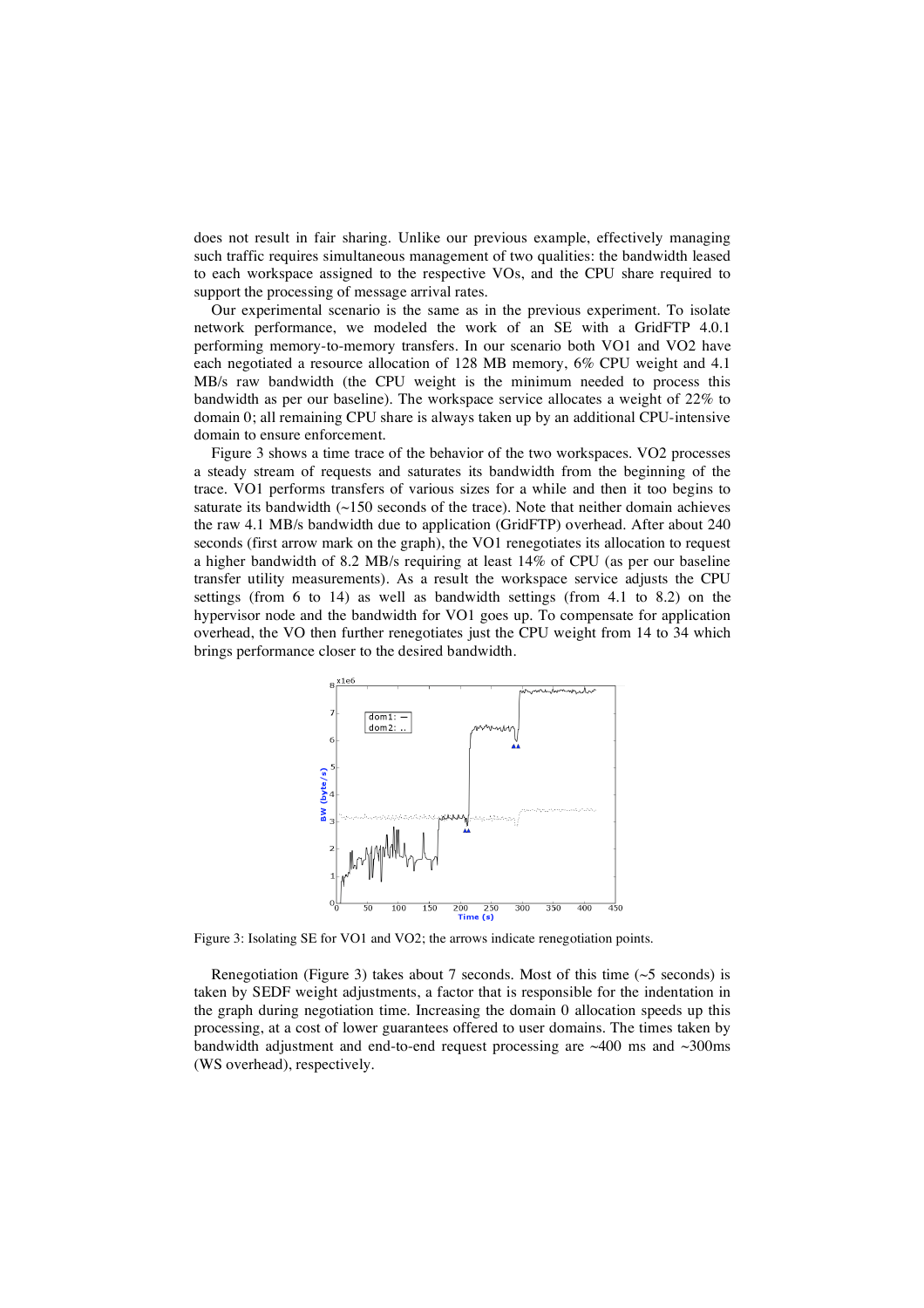# **7 Conclusions**

Our deployment and experimental experiences lead us to conclude that workspaces are a promising "division of labor" tool for providers and consumers. We believe that this conclusion is especially true in situations in which the task of understanding interdependencies among various load-causing factors is complex, and indeed potentially impossible to manage at the application level. Load management on OSG service nodes is an example of such a situation, due to the complex and time-varying workloads that may be generated by different clients.

The ability to negotiate and renegotiate resource allocations is particularly important, both to the client and the provider. This ability allows both client and provider to react to changing load conditions and optimize their provisioning to satisfy targets, for example by requesting more CPU to account for application overhead in the GridFTP example. Additional flexibility can be obtained by using migration, as demonstrated by Clark et al. [34] for an application similar to ours.

Our results indicate that it is useful to support "aggregate" resource allocations that combine, for example, bandwidth and CPU allocations, for the reason that an allocation of one resource (e.g., bandwidth) may be wasteful unless matched by at another (e.g., at least a minimal CPU allocation to match a bandwidth allocation). It is a useful aid, and potentially a useful policy, for the resource provider to publish offers of such "bundled" allocations.

Finally, while we managed to obtain reasonable results in bandwidth-related allocations with the SEDF scheduler, we also found that tractable allocations with this scheduler are hard to determine for management purposes, enforce, and account for, both in terms of hypervisor overhead and actual guest domain usage. Ongoing work on credit-based schedulers [24, 25] may overcome some of those issues. Our approach was to use bounds within which allocations could be supported. However, this approach can introduce inefficiencies, which may decrease utilization for the resource provider.

# **8 Acknowledgements**

This work was supported by NSF CSR award #527448 and, in part, by the Mathematical, Information, and Computational Sciences Division subprogram of the Office of Advanced Scientific Computing Research, SciDAC Program, Office of Science, U.S. Department of Energy, under Contract W-31-109-ENG-38.

# **9 References**

- 1. Foster, I. and others. The Grid2003 Production Grid: Principles and Practice. in HPDC 2004: IEEE Computer Science Press.
- 2. Open Science Grid (OSG). 2004: www.opensciencegrid.org.
- 3. The TeraGrid Project 2005: www.taragrid.org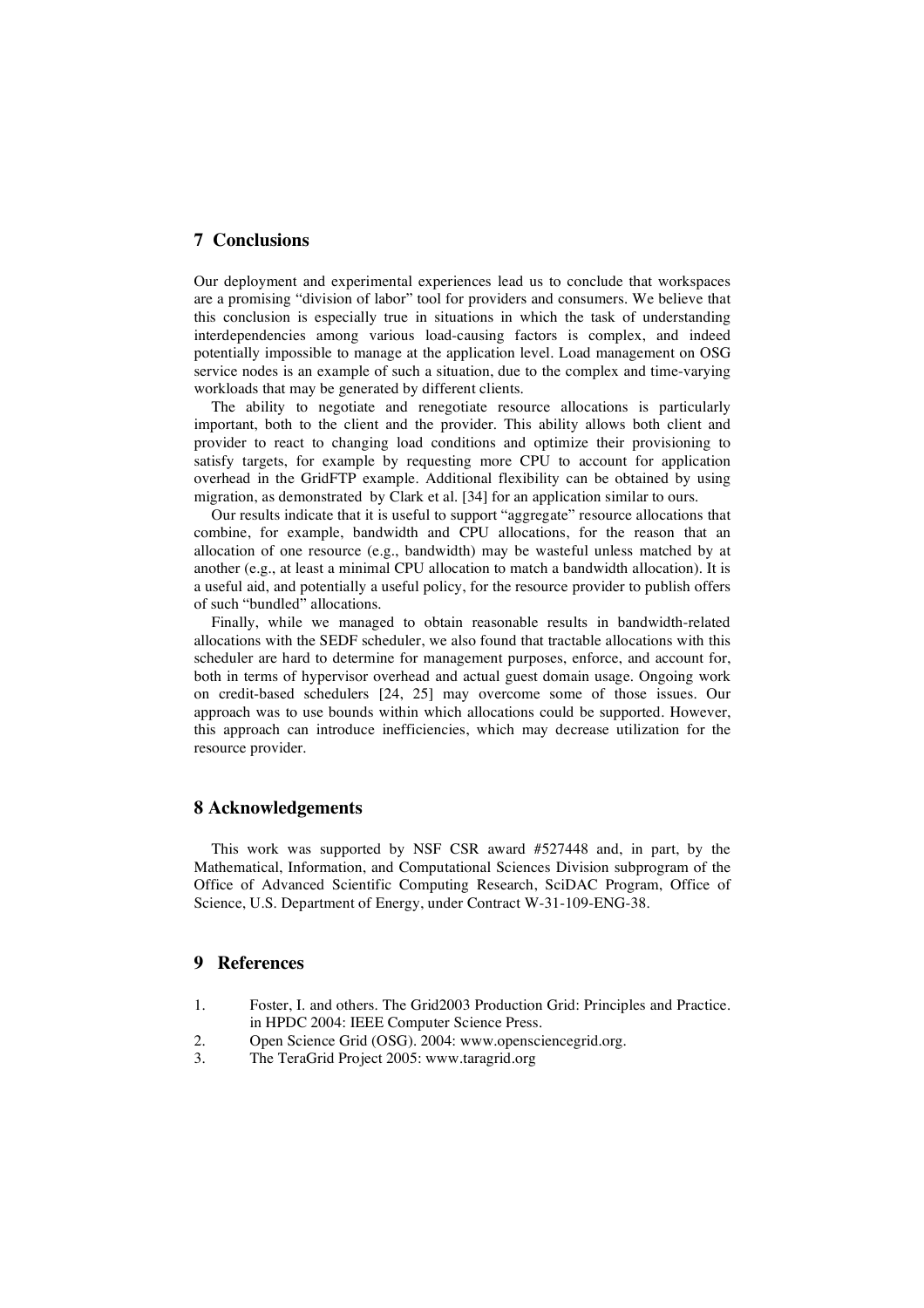- 4. Foster, I., C. Kesselman, and S. Tuecke, The Anatomy of the Grid: Enabling Scalable Virtual Organizations. International Journal of Supercomputer Applications, 2001. 15(3): p. 200-222.
- 5. Smith, A., The Wealth of Nations. 1776
- 6. Keahey, K., I. Foster, T. Freeman, and X. Zhang, Virtual Workspaces: Achieving Quality of Service and Quality of Life in the Grid. Scientific Progamming Journal, 2005.
- 7. ESF: http://osg.ivdgl.org/twiki/bin/view/EdgeServices/WebHome.
- 8. Foster, I., Globus Toolkit version 4: Software for Service-Oriented Systems. International Conference on Network and Parallel Computing, 2005.
- 9. Barham, P., B. Dragovic, K. Fraser, S. Hand, T. Harris, A. Ho, R. Neugebar, I. Pratt, and A. Warfield. Xen and the Art of Virtualization. in SOSP 2003
- 10. Foster, I., K. Keahey, C. Kesselman, E. Laure, M. Livny, S. Martin, M. Rynge, and G. Singh, Embedding Community-Specific Resource Managers in General-Purpose Grid Infrastructure. White Paper, 2005.
- 11. Bavier, A., M. Bowman, B. Chun, D. Culler, S. Karlin, S. Muir, L. Peterson, T. Roscoe, T. Spalink, and M. Wawrzoniak. Operating System Support for Planetary-Scale Services. in 1st Symposium on Network Systems Design and Implementation. 2004.
- 12. Figueiredo, R., P. Dinda, and J. Fortes. A Case for Grid Computing on Virtual Machines. 23rd International Conference on Distributed Computing Systems. 2003.
- 13. Adabala, S., V. Chadha, P. Chawla, R. Figueiredo, J. Fortes, I. Krsul, A. Matsunaga, M. Tsugawa, J. Zhang, M. Zhao, L. Zhu, and X. Zhu, From Virtualized Resources to Virtual Computing Grids: The In-VIGO System. Future Generation Computer Systems, 2004.
- 14. Xu, M., Z. Hu, W. Long, and W. Liu, Service Virtualization: Infrastructure and Applications, The Grid: Blueprint for a New Computing Infrastructure. 2004, Morgan Kaufmann.
- 15. Reed, D., I. Pratt, P. Menage, S. Early, and N. Stratford. Xenoservers: Accountable Execution of Untrusted Programs. in 7th Workshop on Hot Topics in Operating Systems. 1999.
- 16. Irwin, D., J. Chase, L. Grit, A. Yunerefendi, D. Decker, and K. Yocum, Sharing Networked Resources with Brokered Leases. 2006: in submission, available at http://issg.cs.duke.edu/publications/sisyphus.pdf.
- 17. Ruth, P., J. Rhee, D. Xu, S. Kennell, and S. Goasguen. Autonomic Live Adaptation of Virtual Computational Environments in a Multi-Domain Infrastructure. in ICAC. 2006.
- 18. Lin, B. and P. Dinda, VSched: Mixing Batch And Interactive Machines Using Periodic Real-time Scheduling. Supercomputing, 2005.
- 19. Andrieux, A., K. Czajkowski, A. Dan, K. Keahey, H. Ludwig, J. Pruyne, J. Rofrano, S. Tuecke, and M. Xu, Web Services Agreement Specification (WS-Agreement) 2004: https://forge.gridforum.org/projects/graap-wg/.
- 20. Andrieux, A., K. Czajkowski, J. Lam, C. Smith, and M. Xu, Standard Terms<br>for Specifying Computational Jobs. for Specifying Computational Jobs. http://www.epcc.ed.ac.uk/%7Eali/WORK/GGF/JSDL-WG/DOCS/WS-Agreement job terms for JSDL print.pdf, 2003.